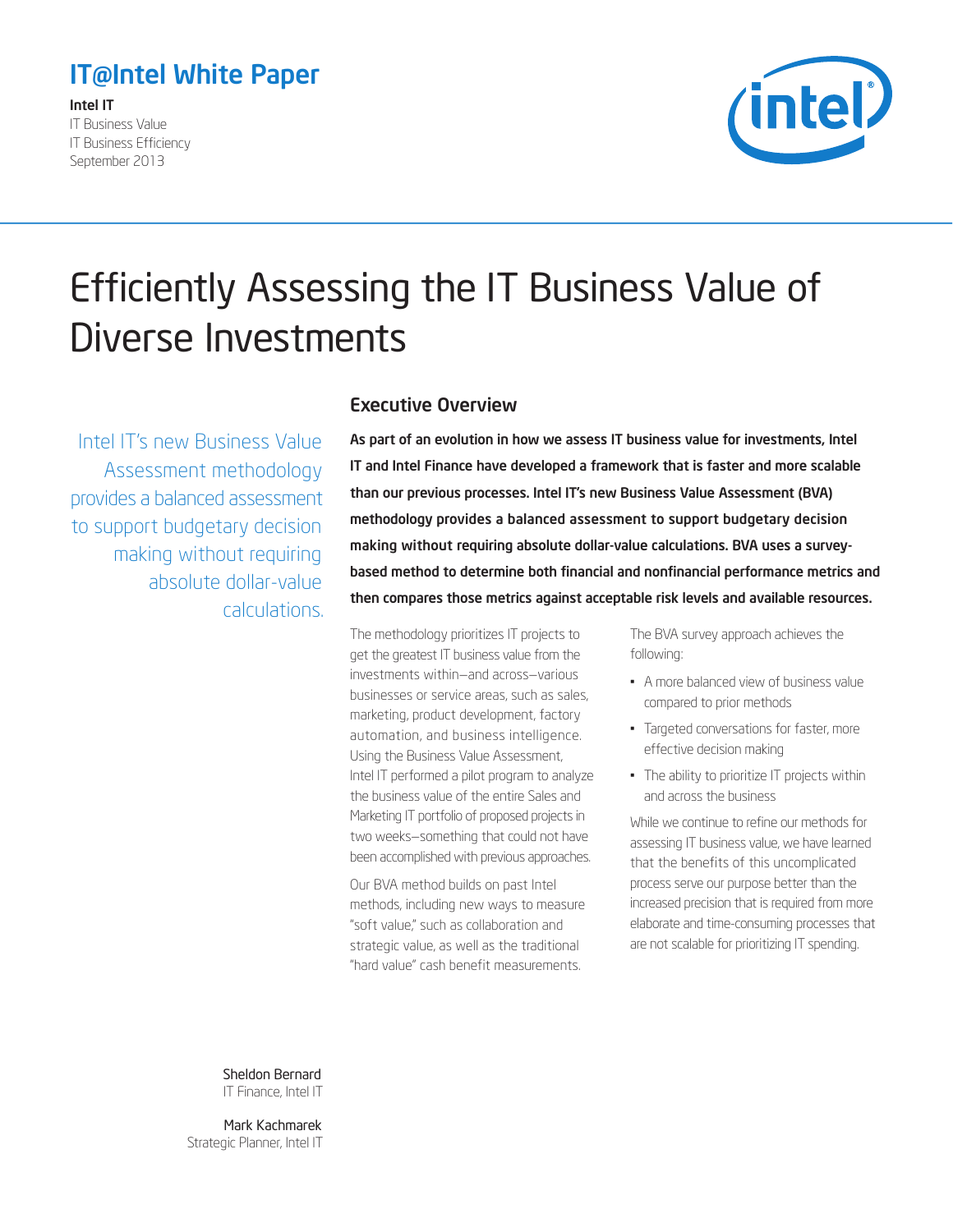#### Contents

| Developing the BVA Survey  4 |
|------------------------------|
|                              |
|                              |
|                              |
|                              |
|                              |
|                              |

### **IT@INTEL**

The IT@Intel program connects IT professionals around the world with their peers inside our organization – sharing lessons learned, methods and strategies. Our goal is simple: Share Intel IT best practices that create business value and make IT a competitive advantage. Visit us today at [www.intel.com/IT](http://www.intel.com/IT) or contact your local Intel representative if you'd like to learn more.

### Business Challenge

Deploying the right IT solutions to maximize a company's performance, satisfy customers, and enable new business models has never been more critical. Both the business units and IT face scarce resources, constrained budgets, intense margin pressure, and an increasingly competitive business environment. These factors drive the need for IT budgeting decisions that not only deliver business agility and efficiency but also grow or transform the business.

To help achieve corporate objectives, Intel IT engages in an annual strategic planning cycle that aligns our activities to those of Intel's business groups. This planning cycle provides our decision makers with comprehensive direction, including strategies and tactics, for the next three years. Each planning cycle includes an in-depth assessment of business goals and challenges, technology trends, and current IT capabilities. We then translate these considerations into resource-feasible roadmaps and investment decisions.

The diversity of competing investment choices and complexity of our organization makes it challenging to determine which IT investments will offer Intel the greatest business value. In addition to diversity of investment in business areas, choices include projects that are necessary but not strategic to the business. Examples include those that are required by law and others that are hard to put a dollar value on, such as projects that improve collaboration.

Our previous approaches to evaluating business value focused largely on quantifying each investment's value in terms of dollars, including traditional finance methods such as net present value (NPV). For example, Intel's IT Business Value (ITBV) program<sup>1</sup> includes a business value index (BVI) that reflects a

composite of factors affecting the value of an IT investment, such as impact to business, impact on IT efficiency, and financial attractiveness.

Because these approaches result in absolute measures of value, they serve a purpose when dollar values are needed and when the additional time required to compute those values is available. However, they are not scalable or flexible enough to enable us to compare all IT investments. They do not allow for consistency of comparison and prioritization between projects that have varying types of value. In addition, these approaches require a level of analysis and time commitment (four to five weeks) that is not necessary for simply comparing the potential value of IT investments.

The large scale and scope of Intel IT projects and services prompted the need for a scalable, flexible approach. Also, we needed to have in-depth discussions about the relative value of each IT investment to enable a fair comparison. We considered a number of new approaches, from developing stronger analytics around NPV and using statistical studies on common IT investment variables, to refreshing the previous ITBV methodology.

Our solution, the new Business Value Assessment (BVA) method, enables us to estimate the relative magnitude of value an investment creates compared to its competing investment options. The result—a balanced scorecard—lets us make trade-off comparisons without needing absolute precision in dollar valuations. This solution has proven particularly helpful in assessing non-cash projects or services, and when we need to make only relative, rather than absolute, comparisons between competing investments. Analogously, objects of varying lengths can be lined up in a row by size for comparison without being measured to within an inch or millimeter.

<sup>&</sup>lt;sup>1</sup> See "Using an IT Business Value Program to Measure Benefits to the Enterprise," June 2009.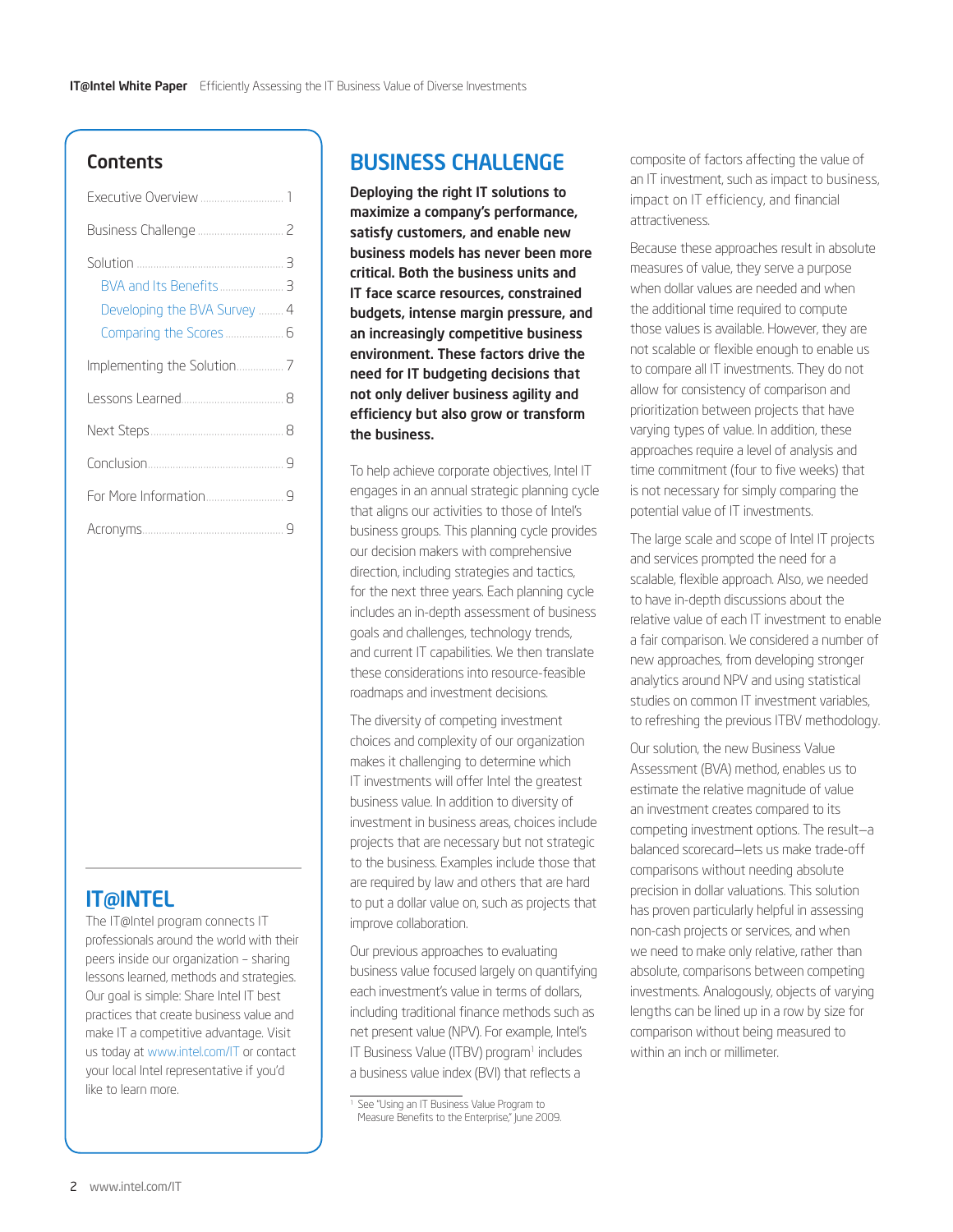### <span id="page-2-0"></span>**SOLUTION**

To more effectively evaluate and prioritize our IT investment opportunities, Intel IT has partnered with Intel Finance to develop a customer-focused process for comparing and selecting IT projects based on the relative business value they deliver to Intel. Using a surveybased approach, our new BVA method combines five categories of businessvalue questions (value vectors) with assessments of risk and resources required. This approach helps Intel IT evaluate more project proposals in a shorter time frame. This new process applies to both legacy programs and new proposals, and can establish a net business value (NBV) for projects that are necessary or have "soft value," as well as those that produce "hard value."

### BVA and Its Benefits

The BVA survey method focuses on conversations between IT product owners, IT service owners, and Intel Finance to produce a list of proposed projects ranked by resources, business value, and risk. The term *business value* indicates the benefits that Intel business groups get from IT solutions or services. Essentially, business value can be thought of as the contribution IT makes toward the business achieving its objectives.

The BVA method ties to five key business value vectors that support Intel IT's mission to grow Intel's business through information technology:

- Facilitate business growth
- Increase employee productivity
- Drive business efficiency
- Deliver IT efficiency, agility, and continuity
- Keep Intel within legal bounds and protect core assets

The insight into value comes from the actual conversations facilitated by the survey. The 15-question survey typically takes an hour per project to complete with the help of IT service owners. The IT service owners and IT product owners bring valuable detail and deep-level knowledge that senior-level executives might not have.

The survey results in a BVA score based on the business value, risks, and resources required per investment, which can be interpreted by managers and executives to make long-term decisions (see Figure 1). The score includes collaboration and strategic ("soft") value, as well as cash ("hard") value, and gives senior management a balanced view of business value.

The overall NBV score, which factors risk into the equation, helps ensure that we account for the amount of investment needed for each project or service. As a result of its simplicity, the BVA method is easier to use and more scalable than traditional precise dollar-based methods.

Generally, the highest NBV scores (shown in black in Figure 1) with the lowest net business risk scores (blue) would make a proposed funding list (for example, Project 1). While senior management may invest differently for other reasons, BVA aids in the decision making. The primary benefit of BVA is that it provides an objective and transparent lens to rank investments.



Business Value Assessment Ranking by Net Business Value (NBV) Score

Figure 1. The Business Value Assessment (BVA) survey results in a net business value (NBV) score that enables us to rank proposed investments by both risk and overall business value.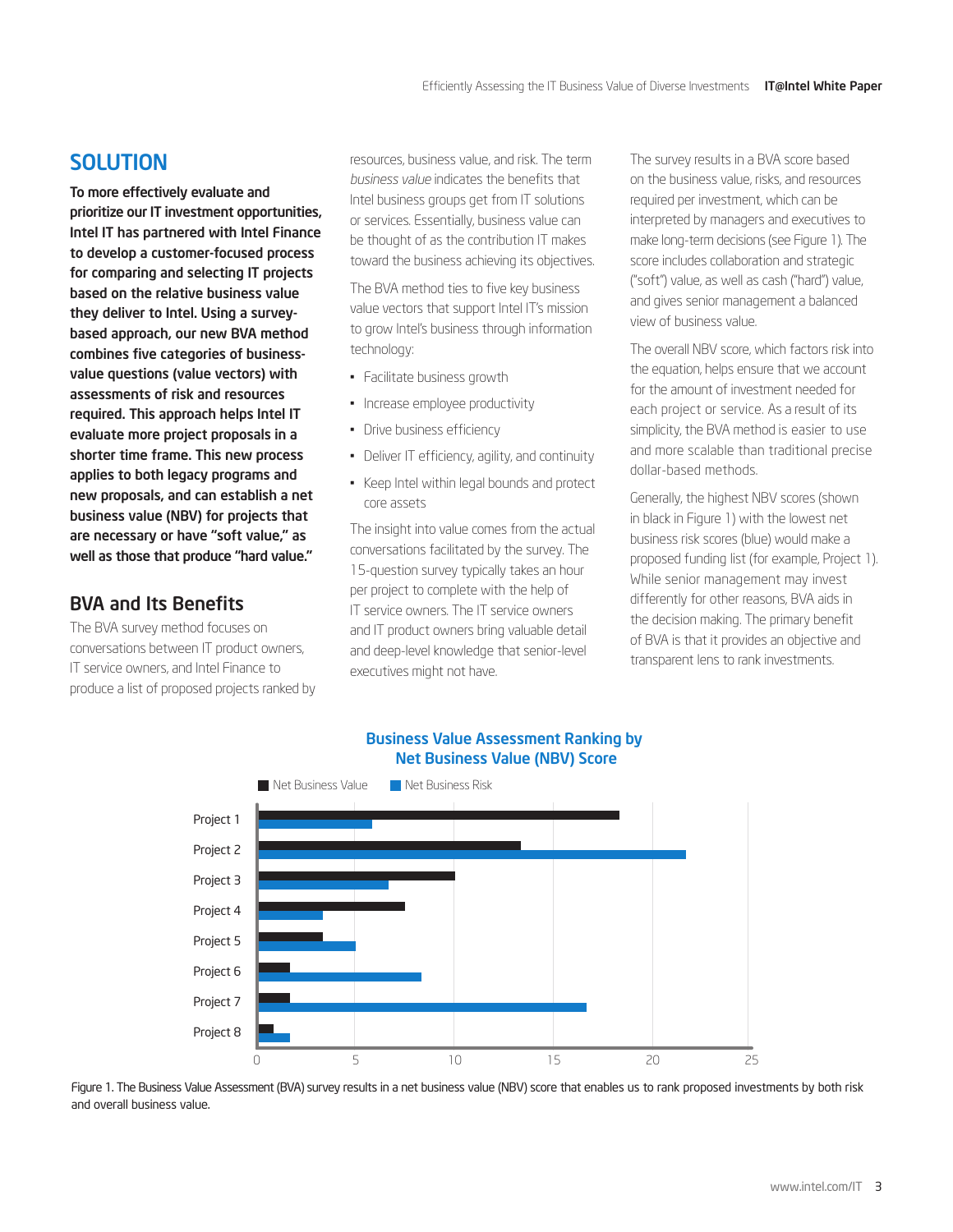<span id="page-3-0"></span>Within their IT investment portfolios, IT service owners can use BVA to make budgeting decisions using the relative scoring approach. For example, on the left side of Figure 2, the black stack refers to the Sales and Marketing budget for IT investments.<sup>2</sup>

BVA provides a common terminology and measure of value to guide our investment decisions across business groups. The column on the far right labeled All IT Investments in Figure 2 represents various projects that didn't make the other business areas' funding cutoff and may receive IT reserve funding instead.

These relative comparisons, while in some ways possess less-precise dollar-based comparisons, often yield sufficient insights for effective decision making when relative comparisons are acceptable.

A key goal in our IT planning is to look for efficiencies and, when possible, shift budget from projects that are required for running the

<sup>2</sup> In Figure 2, the term project also includes services or other investment types.

current business ("Run" projects) to new areas that will grow and transform Intel's business. Because BVA can be used to rank any type of project—Run, Grow, or Transform—we can compare all these types of projects. This increased visibility into Run projects allows us to see which legacy projects have lower business value so that we can consider shifting money away from them to highervalue Grow or Transform investments.

### Developing the BVA Survey

We developed the BVA survey by looking at past examples of business value and investment strategy work done at Intel. We talked with internal experts to investigate the reasons why some critical projects or services did not have a verified NPV. These experts came from areas such as process improvement, collaboration engineering, IT risk and security, and the Intel IT Project Management Office. This exercise allowed us to assess areas of value, such as soft value, that were more difficult and time-consuming to calculate with Intel Finance NPV standards.

#### Business Value Assessment Prioritization for Projects and Services

We estimate that no more than 30 percent of IT investment proposals can be analyzed within the NPV process in any given year.

We also explored what made a project inefficient or unsuccessful and how we could measure effectiveness. We concluded that business value is affected by four primary components:

- Hard value. A measure of the future cash benefit of the investment to Intel (both easily calculated and estimated) that flows directly to Intel's bottom line.
- Soft value. A measure of non-cash benefits in investments of strategic importance or necessity, such as solutions that are required for keeping the business running or complying with legal or regulatory requirements.
- Resources. The cost of the project (people, operating costs, duration, and capital expenses).
- Business risk. A measure of the factors that could reduce the probability that Intel will realize business value from a project.



Figure 2. The Business Value Assessment (BVA) relative scoring approach enables us to prioritize investment for projects within individual business areas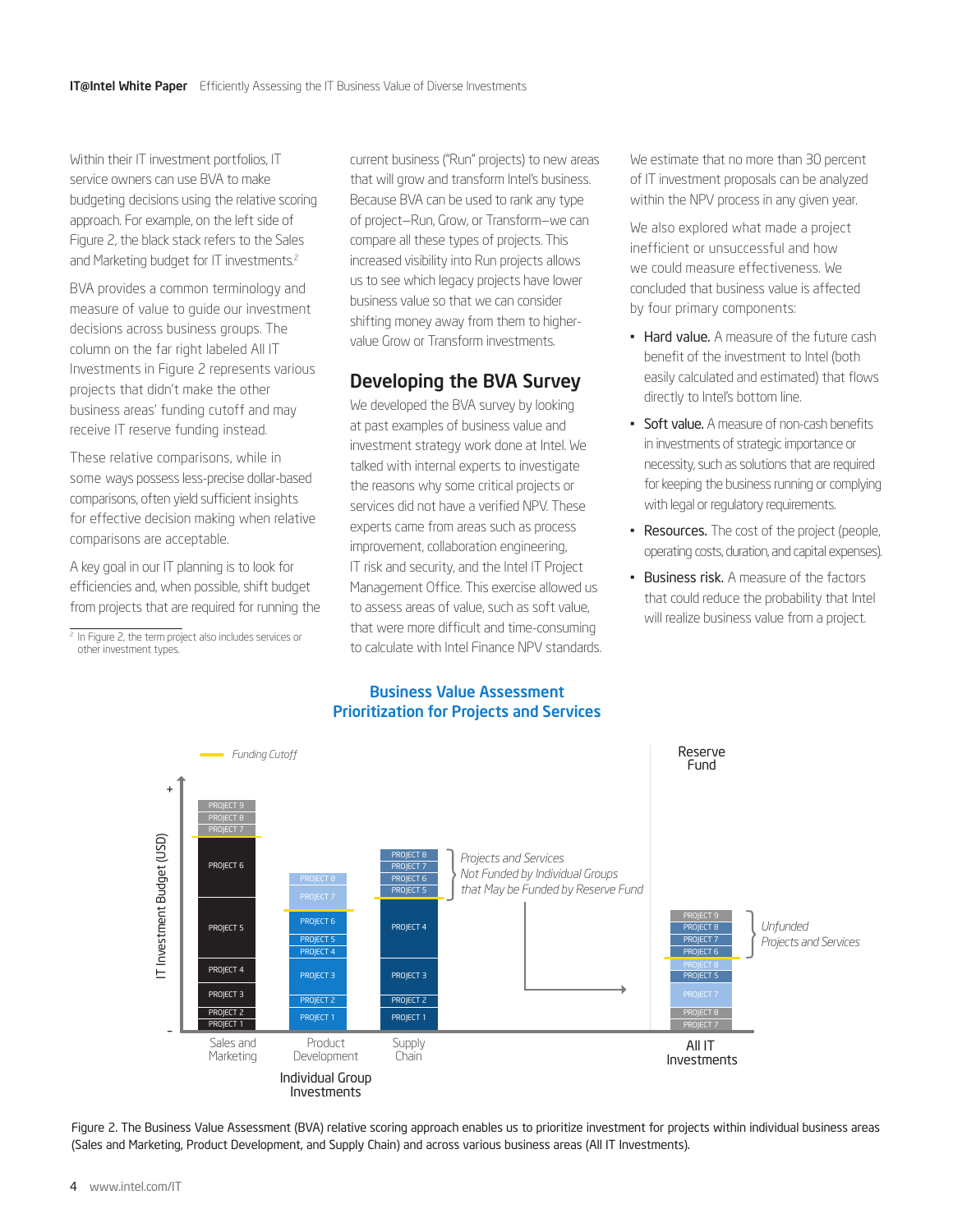We developed a BVA survey and rubric that enables calculation of a single score, the NBV, which we use to compare and rank opportunities. This score includes both hard and soft business value divided by the cost of the project (resources):

#### Net Business Value = (Hard Value + Soft Value) ÷ Resources

Our rubric also enables us to calculate a net business risk score:

> Net Business Risk = Business Risk ÷ Resources

#### Evaluating Business Value Vectors

In arriving at the details of the BVA survey, we translated the five key vectors of IT business value into questions (see Table 1), and created scores based on a 10-point scale for the range of five possible answers per question. BVA does not assume that one value vector is more important than another, which would affect the overall scoring value. Also, we expect that no single investment will span all five vectors.

To achieve accuracy in the responses to this section of the survey, we advise participants on possible areas of confusion, such as how to account for productivity. For example, if a project allows Intel to manufacture products faster or with fewer errors or defects, we classify this as business efficiency (either as throughput time or time-to-market). If the same project would make employees' jobs faster, better, or leaner but the specific

impact is unknown, we classify this as employee productivity.

If the investment would reduce headcount or increase output, we convert these time savings to hard values and include them in the cash benefits section of the survey under the "Facilitate Business Growth" value vector.

In addition, survey criteria may require qualitative judgments made by product managers. Different managers may score the same project in a slightly different way. Having supporting information for each score may become important to substantiate the scores. Overall, Intel Finance corroborates the scores to help ensure they are comparable across the projects.

#### Table 1. The Business Value Assessment Survey Details on the Five Value Vectors

| <b>Value Vector</b>                                                       | <b>Survey Question</b>                                                                              | <b>Description</b>                                                                                                                                                                                                                                                                                                                                                                                        |  |
|---------------------------------------------------------------------------|-----------------------------------------------------------------------------------------------------|-----------------------------------------------------------------------------------------------------------------------------------------------------------------------------------------------------------------------------------------------------------------------------------------------------------------------------------------------------------------------------------------------------------|--|
| Facilitate<br><b>Business Growth</b>                                      | What is the cash impact of<br>this investment?                                                      | We assess the level of cash impact the project has in millions of US dollars (derived from the net present value<br>(NPV) calculation). This relates not only to cash savings but also to any measurable and Finance-approved<br>revenue increases generated by it. Wherever applicable, an NPV must be done.                                                                                             |  |
|                                                                           | How will this grow customer<br>connection and collaboration?                                        | We ask to what extent this investment allows us to work with our customers (both internal and<br>external) in new ways. Because this is difficult to measure, we consider the type and size of customer,<br>the importance of what is being collaborated on, and how many people would collaborate.                                                                                                       |  |
|                                                                           | Does this investment directly<br>tie to a strategic initiative?                                     | We assess whether this investment is needed to succeed in a new market or other key strategy. A high<br>score means that IT would invest and directly support a key strategic initiative for Intel.                                                                                                                                                                                                       |  |
|                                                                           | What level of impact to strategic<br>initiatives does this investment have?                         | We assess the level to which the investment supports that strategic initiative. A high score in this<br>category implies that the strategic objective would fail without this IT project being funded.                                                                                                                                                                                                    |  |
| Increase<br>Employee<br>Productivity                                      | What are the productivity savings?                                                                  | We identify whether the IT solution would eliminate non-value-add tasks or reduce the time it takes to<br>complete a value-add task. For example, if a project reduces the number of incidents from an IT solution<br>or service perspective, then it has a productivity benefit.<br>We also assess how much non-value-add time the investment reduces; we include the time that gets<br>repurposed here. |  |
| <b>Drive Business</b><br>Efficiency                                       | Does this investment allow Intel to<br>produce products and services faster<br>or more efficiently? | We ask if the investment will help Intel bring products and services to market more quickly. We measure<br>this as either business cycle time (throughput time) or time-to-market.                                                                                                                                                                                                                        |  |
| <b>Deliver IT</b><br>Efficiency, Agility,<br>and Continuity               | Does this investment allow IT to<br>produce faster or more efficiently?                             | We identify to what extent the project allows IT to bring value to market more quickly. High<br>assessments mean that this project would allow an area of IT to produce new solutions in less than<br>half the time as before.                                                                                                                                                                            |  |
| Keep Intel<br>within Legal<br><b>Bounds and</b><br>Protect<br>Core Assets | If we don't do this, are we exposing<br>Intel to legal and compliance issues?                       | If the answer is yes, scoring is an issue of when we need to make the investment, not if. If there are<br>competing alternatives that satisfy the same legal obligation, these need to be prioritized.                                                                                                                                                                                                    |  |
|                                                                           | Is this investment going to protect<br>core assets?                                                 | We score this section based on assets that range from confidential to the highest levels of security.<br>Higher levels of security score higher points.                                                                                                                                                                                                                                                   |  |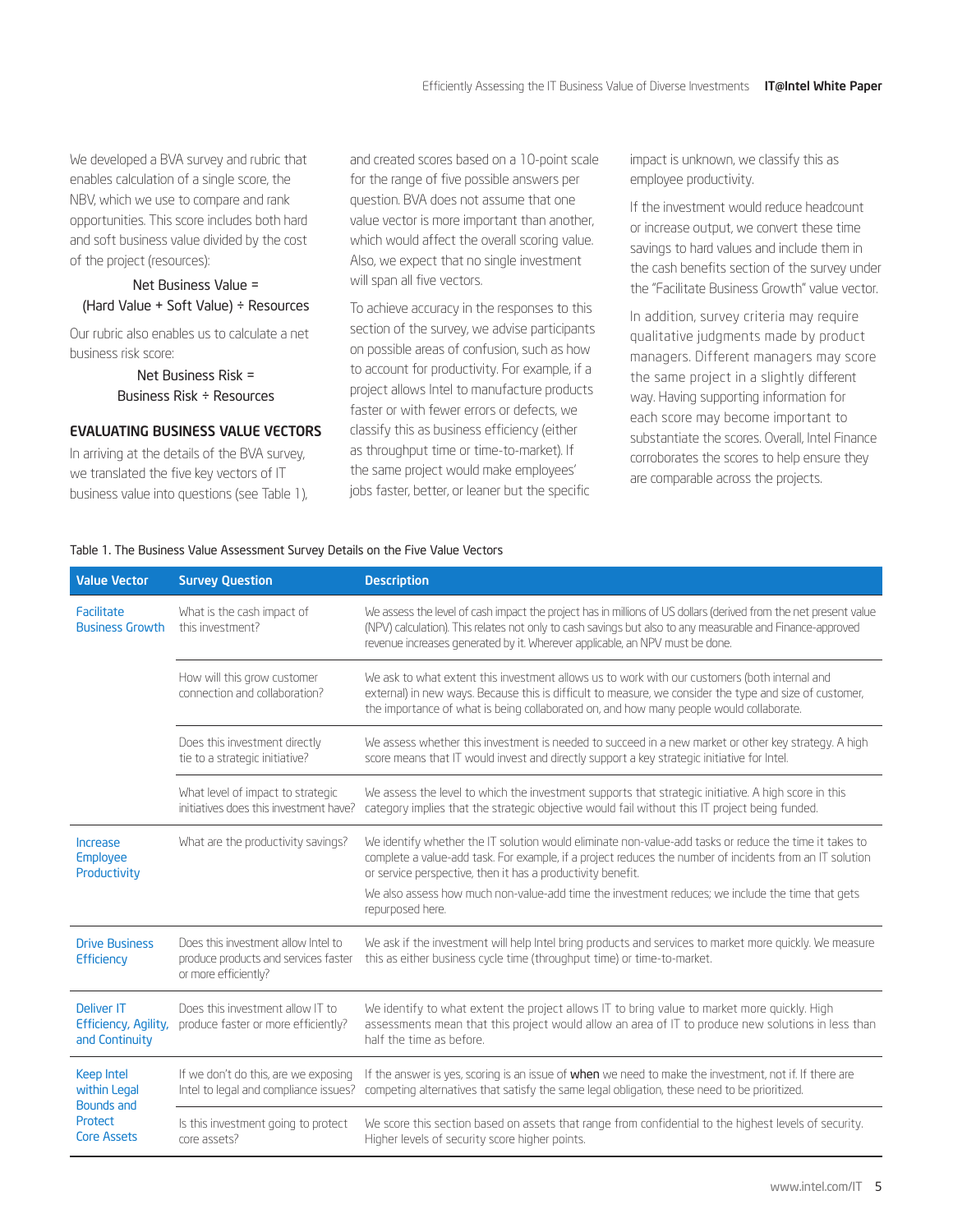#### <span id="page-5-0"></span>Table 2. The Business Value Assessment (BVA) Survey Details on Risks and Resources

| <b>Risk or Resource</b>                     | <b>Survey Question</b>                                                                                                                                               | <b>Description</b>                                                                                                                                                                                                                                                      |
|---------------------------------------------|----------------------------------------------------------------------------------------------------------------------------------------------------------------------|-------------------------------------------------------------------------------------------------------------------------------------------------------------------------------------------------------------------------------------------------------------------------|
| Process and<br><b>Tools Risk</b>            | Is this technology so new or<br>so old that IT is going to have<br>difficulty implementing the<br>solution?                                                          | Process and technology readiness. Both<br>new and old technologies can involve risk. A<br>process or technology is low risk if it is ready to<br>implement and high risk if development involves<br>multiple new or outdated technologies.                              |
|                                             | Are we designing a solution for<br>a business process that isn't well<br>defined or changes frequently?                                                              | Customer process effectiveness. This question<br>captures to what extent the end customer has a<br>process in place to effectively use the IT solution<br>being developed. Even though the process risk is<br>out of IT's control, it is critical to project success.   |
| <b>People Risk</b>                          | Does IT have the right people<br>with the right skills to deliver the<br>solution in a world-class fashion?                                                          | IT skill-set risk. We evaluate if our IT team<br>has the appropriate skill sets for the project.<br>For example, a high-risk score for this category<br>would involve adding to an existing team or<br>adding a new team, or providing training in either<br>situation. |
|                                             | Will it be difficult for IT to<br>deliver a solution because key<br>people are located in different<br>geographies, making some kinds<br>of collaboration difficult? | Team logistical risk. We assess the logistical<br>risk of having geographically dispersed teams,<br>whether from the IT side or the customer side.<br>Everyone located in the same place or time zone<br>would result in a low-risk score for this question.            |
| Determining<br><b>Resources</b><br>Required | How much effort, in person<br>years, is needed to support<br>this project?                                                                                           | Headcount. Knowing that the demands for<br>human resources ebb and flow throughout any<br>project, we ask survey participants to provide the<br>peak headcount required over the investment<br>horizon.                                                                 |
|                                             | How much operating cost and<br>big ticket expenses will be<br>required to support this project?                                                                      | Operating expenses and large one-time<br>expenditures. These expenses exclude<br>depreciation and are counted over the time<br>period considered. For annual budgeting, this is<br>over one year; for long-range planning it is over<br>three years.                    |
|                                             | What level of capital must be<br>purchased in order to support<br>this project?                                                                                      | Capital expenditures. We consider capital<br>expenditures separate from large one-time<br>expenditures because capital expenditures<br>are depreciated.                                                                                                                 |

#### Evaluating Risks and Resources

Our analysis of the BVA scores include both the business risk and the resources required for the project investment. We determined the definitions of risk areas and what to assess, and then added ways to measure the resources needed (see Table 2). The Risk and Resource section of the survey assesses the probability that an investment will produce benefits for Intel.

Participants answer questions by choosing from a range of five options instead of providing specific dollars, percentages, or open-ended answers. Each answer is scored on a 10-point scale.

#### Comparing the Scores

We can examine the scores we get from the BVA survey in different ways, as shown in Figure 3. The graph on the top left side plots the intersection of NBV and net business risk for four proposed projects. In this example, Project 1 has the highest NBV score and the highest risk score. Project 4 is low risk and has higher business value than Projects 2 and 3.

The graph on the top right side compares the project business value scores by value vector. Note that projects having the fifth value vector—keeping Intel within legal bounds and protecting core assets (not included in this graph)—are typically mandatory items that need to be funded and thus are not ranked against the others.

To maintain objectivity, Intel IT product owners work with Finance teams within individual business units for additional analysis of the final numbers, requiring business units and IT product owners to agree on the value delivered. Intel Finance validates the metrics and measures that are used and any related calculations that result in dollar claims.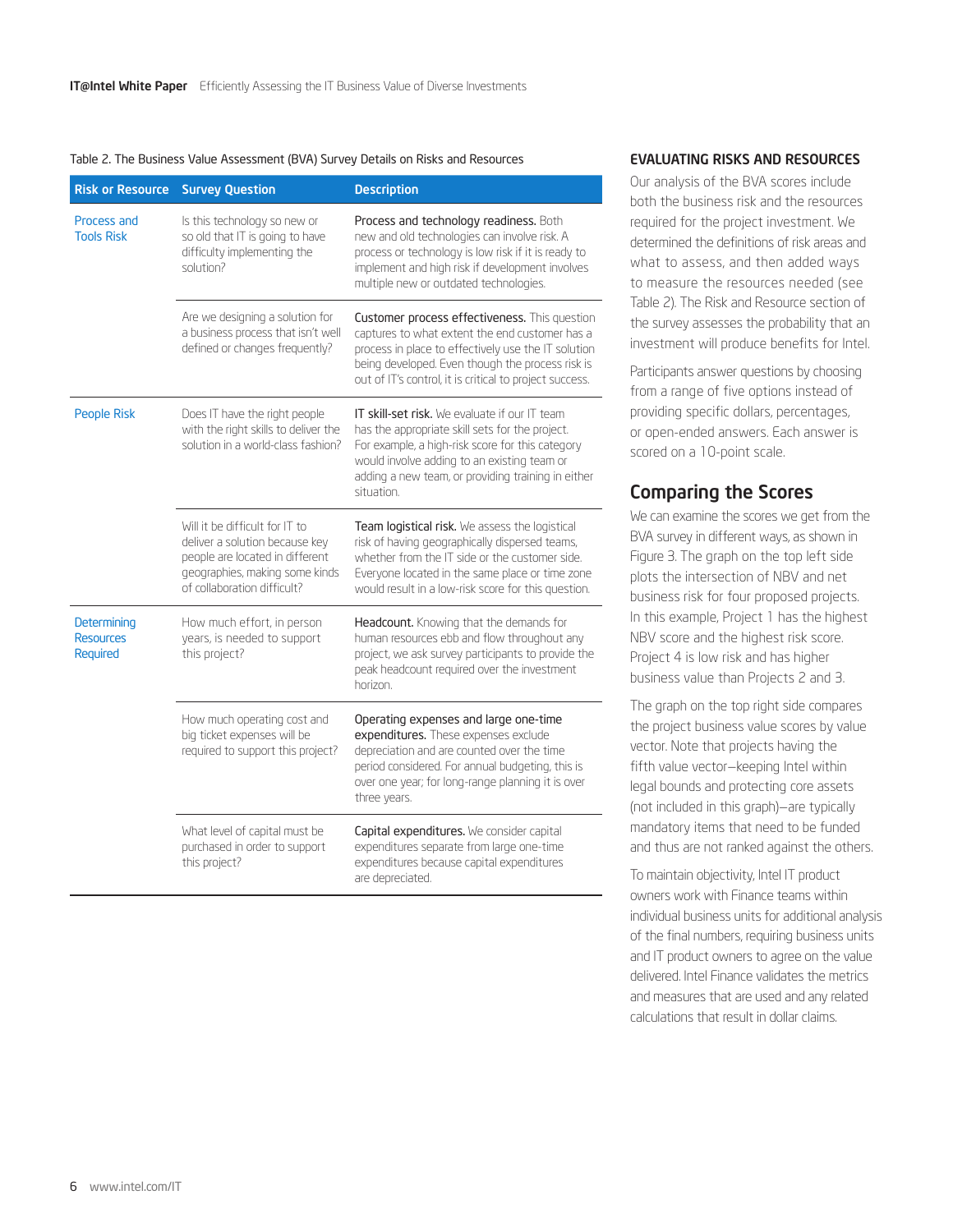<span id="page-6-0"></span>

|                                                                 | <b>Business Value Assessment Scores</b> |                                         |      |      |
|-----------------------------------------------------------------|-----------------------------------------|-----------------------------------------|------|------|
|                                                                 |                                         | Project 1 Project 2 Project 3 Project 4 |      |      |
| <b>Business Value</b>                                           |                                         |                                         |      |      |
| Hard Value (cash)                                               | 8                                       | 10                                      | 4    | n    |
| Soft Value (non-cash, including strategic value)                | 33                                      | 17                                      | 22   | 34   |
| <b>Total Business Value</b>                                     | 41                                      | 27                                      | 26   | 34   |
| <b>Business Risk (IT readiness)</b>                             | 20                                      | 26                                      | 15   | 6    |
| Resources (head count, operating expenses, capital)             | 8                                       | 14                                      | 16   | 14   |
| <b>Net Business Value</b><br>(Total Business Value ÷ Resources) | 5.13                                    | 1.93                                    | 1.63 | 2.43 |
| <b>Net Business Risk</b><br>(Business Risk ÷ Resources)         | 2.50                                    | 1.86                                    | 0.94 | 0.43 |



|                                                | <b>Business Value Scores by Vector</b> |    |                                         |    |
|------------------------------------------------|----------------------------------------|----|-----------------------------------------|----|
| <b>Business Value Vector</b>                   |                                        |    | Project 1 Project 2 Project 3 Project 4 |    |
| Deliver IT Efficiency, Agility, and Continuity |                                        |    |                                         |    |
| Increase Employee Productivity                 | RΩ                                     |    |                                         | 30 |
| Drive Business Efficiency                      | 24                                     |    | 24                                      |    |
| <b>Facilitate Business Growth</b>              | フコ                                     | 24 |                                         | 14 |
| <b>Business Value</b>                          |                                        |    |                                         | 54 |

Figure 3. The Business Value Assessment (BVA) enables Intel IT to view project data and scores in various ways. For example, we can plot the data and scores on more than one scale (left) or organize it by value vector (right).

### **IMPLEMENTING** the Solution

Using both a proof of concept (PoC) with Finance and a pilot with the Sales and Marketing IT portfolio, Intel IT refined the BVA language and survey to arrive at a scalable process with both financial and nonfinancial measures that are balanced to support budgetary decision making. Applying the BVA approach to Run projects provided the transparency into IT project business value to free up resources, where appropriate, for new investments.

We spent three months developing the BVA approach before introducing it to individuals in the Finance group during a three-week PoC training session. We engaged with strategic analysts from seven Intel IT groups and asked each to provide two investments that were difficult to measure financially. We applied the BVA analysis to those projects as a conceptual test, adjusted the process, and revised the survey. The quick consensus was that the BVA method would help with comparisons of dissimilar investments within investment portfolios.

In the next step we conducted a two-week BVA pilot to analyze all the services and components<sup>3</sup> within the Sales and Marketing Intel IT portfolio (see Figure 4). This pilot included two teams of two people—with one Finance and one Operations person per team—and involved analysis of 13 services that spanned 146 applications with numerous components. This pilot included Run, Grow, and Transform projects, proving that the BVA process applied to all types of investments and was scalable to various types of investments.



#### Business Value Analysis

- *What is the business value of services?*
- *What are headcount and operating expenses?*
- *What is the ticket volume?*
- *How many users are involved?*



- Low business value
- High headcount or operating costs
- High ticket volume
- Low number of users

Figure 4. During our pilot, Intel IT used the Business Value Assessment (BVA) process to evaluate the Sales and Marketing Portfolio and identify new end-of-life candidates.

<sup>3</sup> At Intel, we use the term *component* to mean modular capabilities that can be reused across services. They, in turn, include applications within them.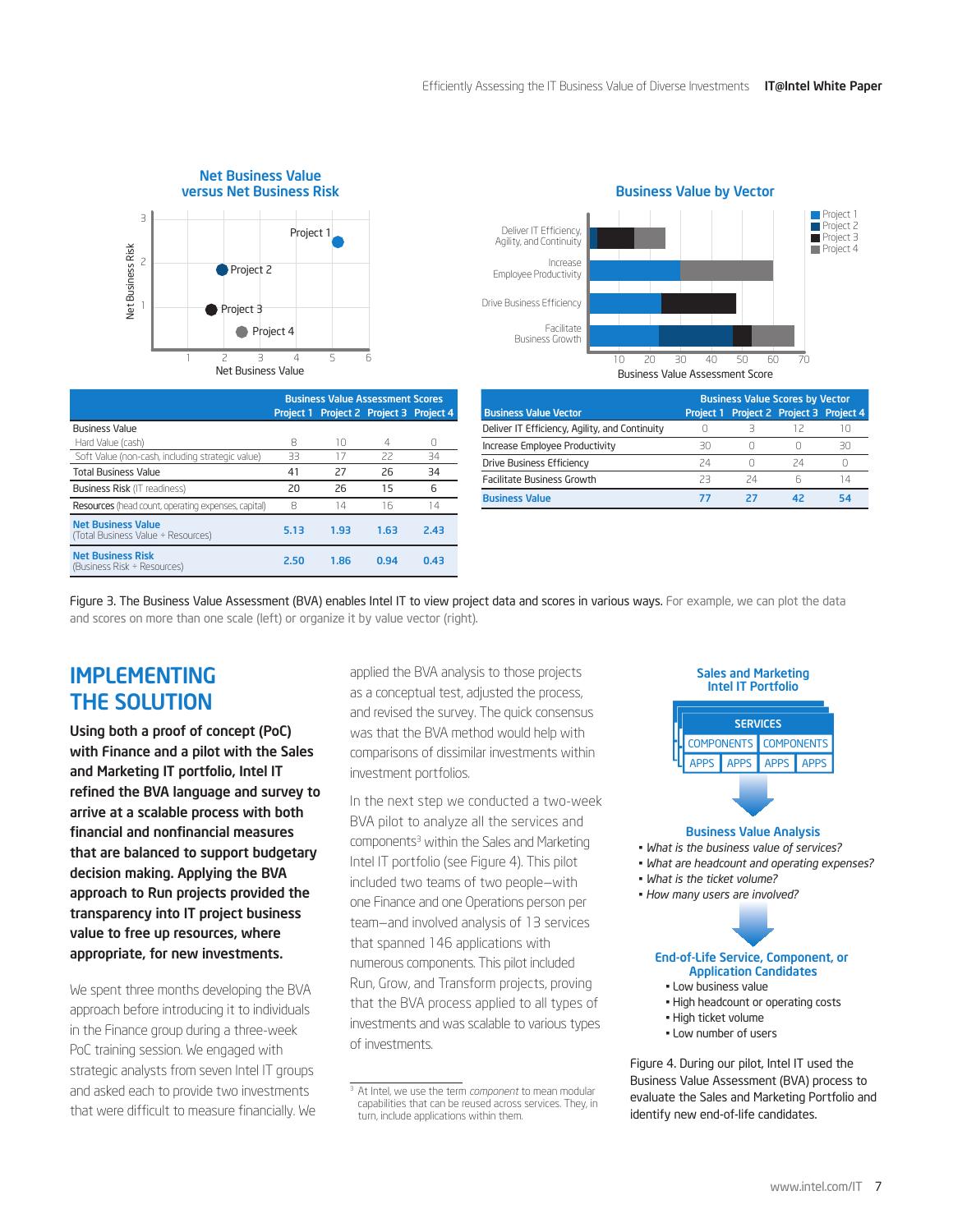<span id="page-7-0"></span>We found beneficial results from applying BVA to Run projects as well as the proposed Grow and Transform ones. During our pilot, we prioritized legacy applications by triangulating the data based on ticket volume, user count, and—for the first time using BVA—the value that the application brought to our customers after factoring in the resources cost.

Traditionally, our end-of-life (EOL) roadmap tracked legacy applications that were discontinued as new ones replaced them, or replaced ones that were used less over time. As a result of the transparency into business value of legacy programs, a task force developed an EOL roadmap that led to the recommendation to redistribute resources from 46 lower-value Run resources to highervalue Grow and Transform projects.

We continue to use BVA during our annual product planning sessions, in the annual Intel IT planning phases, and for excess capital investments. In 2013, we prioritized USD 120 million of new (or incremental) requests during the annual planning and USD 2 million of excess capital allocation.

### Lessons Learned

The biggest factor in our success to date has been the simplicity of the BVA method. Using a standardized language that stakeholders have agreed upon, we focus not on the tool but on the conversation.

Measuring the relative impact of an investment by grouping the requirements for quantitative accuracy into acceptable ranges frees up considerable time to analyze more projects. For example, we can more easily determine that a project may increase business efficiency from 5 to 20 percent, instead of attempting to specify 5, 10, 15, or 20 percent. This is

sufficient for ranking both similar and different investment proposals against each other. BVA has particularly excelled in comparing dissimilar projects, which traditionally were the hardest to compare.

We learned that de-emphasizing the focus on the measurement tool and instead concentrating on training the participants results in better, clearer, more useful conversations. Agreeing on the values and scale increases adoption of the approach, as well as trust in the results. The BVA's true insight into business value comes from the active dialogue between participants.

### Next Steps

Intel IT plans to further develop the language and definitions, train the teams, and track the value of the BVA method. We expect this to result in wider adoption and increased usefulness in evaluating our portfolios and roadmaps.

As BVA matures, we need to ensure that determinations of value are agreed on between various stakeholders in Operations and Finance. Finance insight can help by keeping the estimation process conservative and repeatable to yield meaningful comparisons between projects with both hard and soft values. Accountability for revenue-growth assumptions is key. Finance works with the business units who drive such estimates and who are ultimately responsible for revenue.

We plan to revisit the BVA scoring and ranking to determine how well we are delivering value. We continue to evaluate proper weighting of our scoring criteria as well. We also will refine the survey questions to remove ambiguity and allow for the various business units to fully consider their own customers' unique priorities.

To further increase trust, we plan to confirm that our BVA results prove appropriate over time. These assessments will be included in our "report card" during the next annual sessions. Over time, we believe that BVA will allow us to track the value trend of investments year-over-year to derive the greatest business value from every Intel IT dollar invested.

Given that BVA will evolve, the optimal outcome should encompass more groups across Finance and Operations who will be trained in the common BVA language, survey design, and interview approach. We can reduce variation in BVA measurement system with a standard approach to the training of the business value forecasting team.

Although any prioritization relies on subjectivity, we need to continue to increase objectivity in BVA process. Currently, we request that participants provide validation for subjective statements during the interviews and ask for the calculations behind their estimates. It is important that BVA's risk assessment is transparent and easily scrutinized, because stakeholders may already be biased about certain projects because of their familiarity with specific areas of Intel IT.

We anticipate that additional process efficiency will come from centralizing and automating the data collation and interpretation. As the volume of projects analyzed increases, so will the task of manual compilation.

As Intel IT is a technical organization, there will be times when we will continue to push to develop increasingly accurate measures of value. However, BVA must remain a ranking exercise at heart, simplified and scalable. More quantitative approaches are not guaranteed to remove subjectivity and variation, and the extra effort required to achieve that accuracy does not necessarily support better decisions.